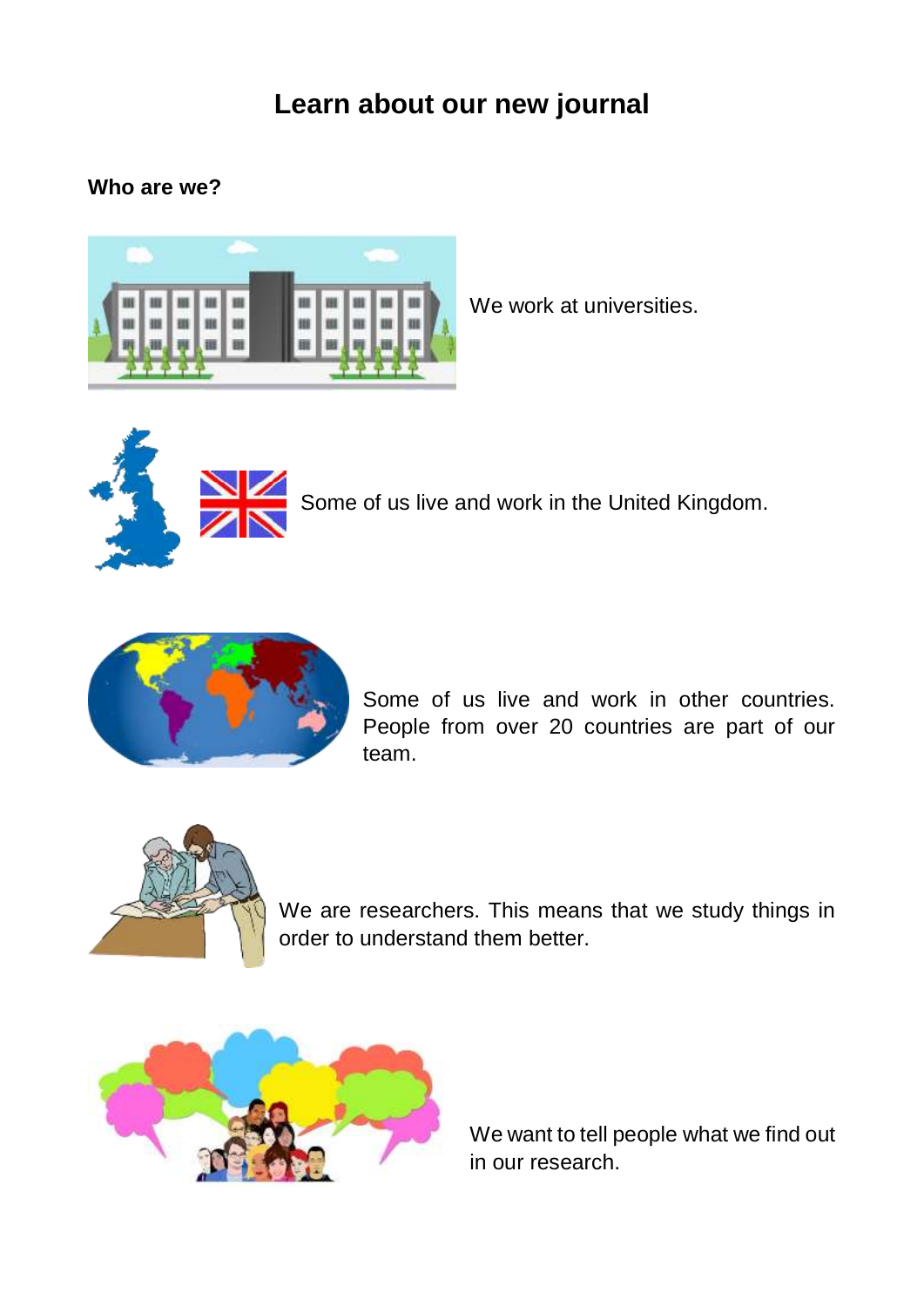### **What interests us?**



This is a list of some of the things that interest us

- The lives of disabled people
- The things that make life difficult for disabled people
- Why disabled people are sometimes treated unfairly
- Disabled people's rights
- How disabled people can be included in society
- Making sure disabled people have equal chances
- Making sure disabled people and their families have good lives

## **What is a journal?**



A journal is like a book. There are different parts of the book.



Each part is written by a different researcher or teams of researchers.



When people read a journal they learn about the work of researchers.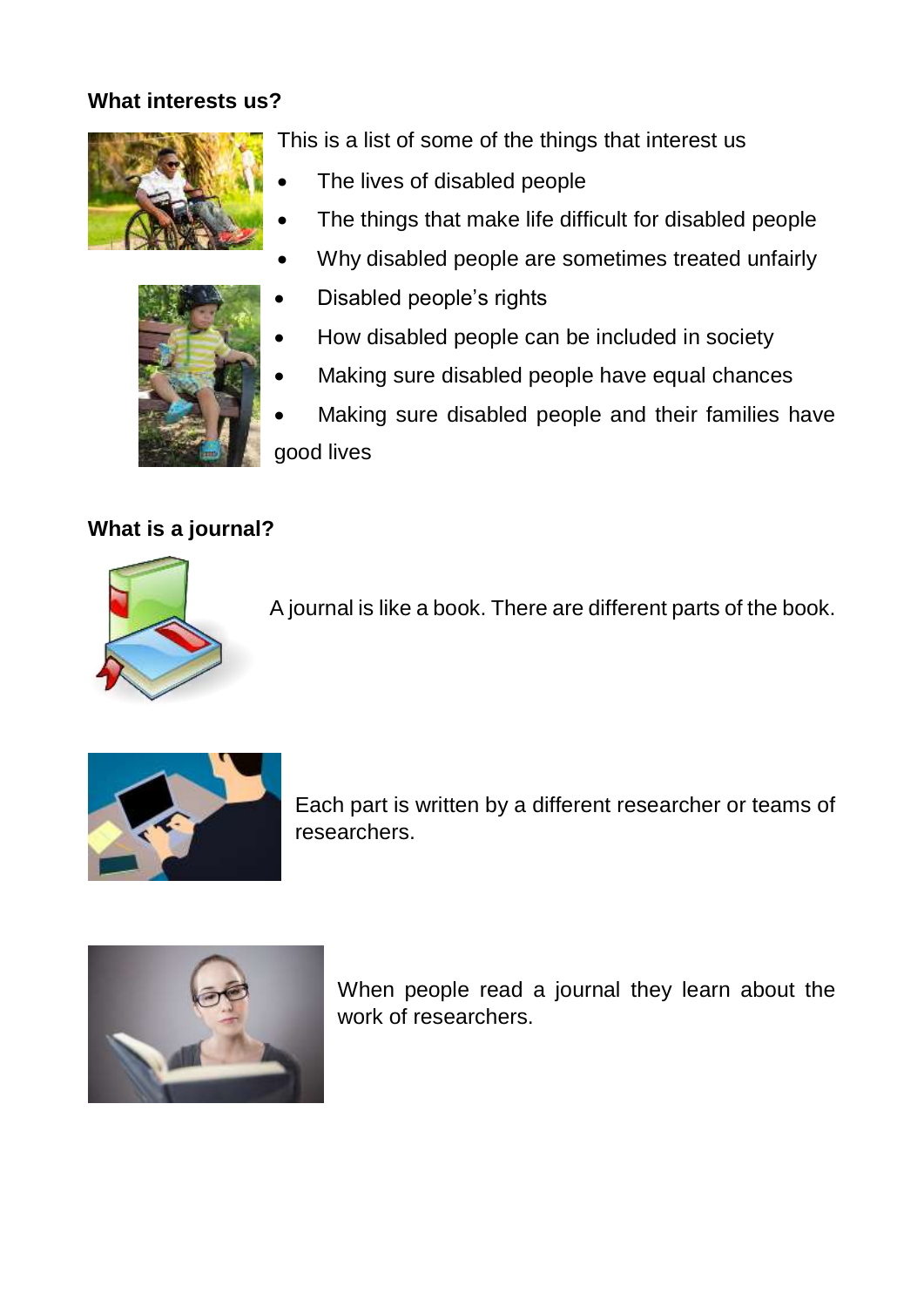## **What is the name of our new journal?**

Our new journal is called **The International Journal of Disability and Social Justice.** 

## **What is Social Justice?**



Social Justice is about fairness.

It is about everyone being valued and respected.



It is about everyone being included. It is about everyone receiving the support they need.



It is about everyone's rights being respected. There can be no discrimination in a just society.

We want there to be social justice for disabled people. We want them to be valued, included and treated fairly. We want their rights to be respected.